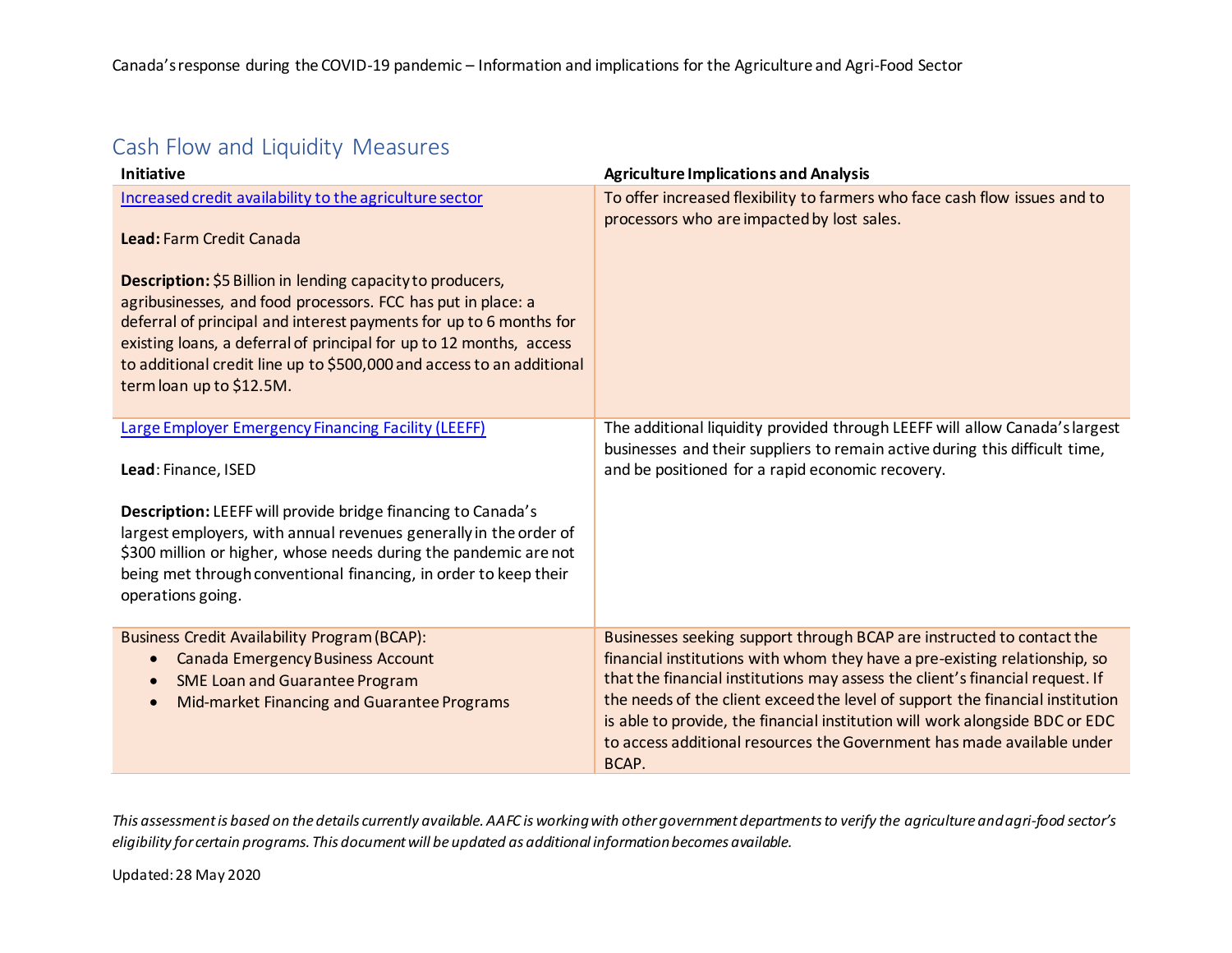| <b>Initiative 1: Canada Emergency Business Account</b>                                                                                                                                                                                                                                                                                                                                                                                                    | Agriculture and agri-food businesses that meet the payroll qualifications                                                                                                                                                                     |
|-----------------------------------------------------------------------------------------------------------------------------------------------------------------------------------------------------------------------------------------------------------------------------------------------------------------------------------------------------------------------------------------------------------------------------------------------------------|-----------------------------------------------------------------------------------------------------------------------------------------------------------------------------------------------------------------------------------------------|
| Lead: Export Development Canada (EDC) and Business<br>Development Bank of Canada (BDC) through financial institutions.                                                                                                                                                                                                                                                                                                                                    | or the non-deferrable expense qualifications may be eligible for this loan.<br>Access to this type of loan, along with specific agricultural loans, to help<br>defray some immediate cashflow requirements for the spring planting<br>period. |
| Description: This program will provide up to \$25 billion to eligible<br>financial institutions so they can provide interest-free loans of up<br>to \$40,000 to small businesses and not-for-profits, to help cover<br>their operating costs during a period where their revenues have<br>been temporarily reduced. Repaying the balance of the loan on or<br>before December 31, 2022 will result in loan forgiveness of 25<br>percent (up to \$10,000). |                                                                                                                                                                                                                                               |
| To qualify, organizations either need to demonstrate they paid<br>between \$20,000 to \$1.5 million in total payroll in 2019, or for<br>applicants with payroll lower than \$20,000, they would need to                                                                                                                                                                                                                                                   |                                                                                                                                                                                                                                               |
| demonstrate that they had eligible non-deferrable expenses<br>between \$40,000 and \$1.5 million. Eligible non-deferrable                                                                                                                                                                                                                                                                                                                                 |                                                                                                                                                                                                                                               |
| expenses could include costs such as rent, property taxes, utilities,<br>and insurance.                                                                                                                                                                                                                                                                                                                                                                   |                                                                                                                                                                                                                                               |
| <b>Initiative 2:</b> Small and Medium-sized Enterprise Loan and                                                                                                                                                                                                                                                                                                                                                                                           | EDC aspect of this loan guarantee program could have uptake by the                                                                                                                                                                            |
| Guarantee program                                                                                                                                                                                                                                                                                                                                                                                                                                         | agriculture and agri-food sector specifically those who have existing loans<br>with EDC.                                                                                                                                                      |
| Lead: Export Development Canada (EDC) and Business                                                                                                                                                                                                                                                                                                                                                                                                        |                                                                                                                                                                                                                                               |
| Development Bank of Canada (BDC) through financial institutions.                                                                                                                                                                                                                                                                                                                                                                                          |                                                                                                                                                                                                                                               |
| <b>Description:</b>                                                                                                                                                                                                                                                                                                                                                                                                                                       |                                                                                                                                                                                                                                               |
| This program will enable up to \$40 billion in lending and includes:                                                                                                                                                                                                                                                                                                                                                                                      |                                                                                                                                                                                                                                               |
| Loan Guarantee for Small and Medium-Sized Enterprises:                                                                                                                                                                                                                                                                                                                                                                                                    |                                                                                                                                                                                                                                               |
| EDC is working with financial institutions to issue new operating                                                                                                                                                                                                                                                                                                                                                                                         |                                                                                                                                                                                                                                               |
| credit and cash flow term loans of up to \$6.25 million to SMEs.                                                                                                                                                                                                                                                                                                                                                                                          |                                                                                                                                                                                                                                               |
| <b>Co-Lending Program for Small and Medium-Sized Enterprises:</b>                                                                                                                                                                                                                                                                                                                                                                                         |                                                                                                                                                                                                                                               |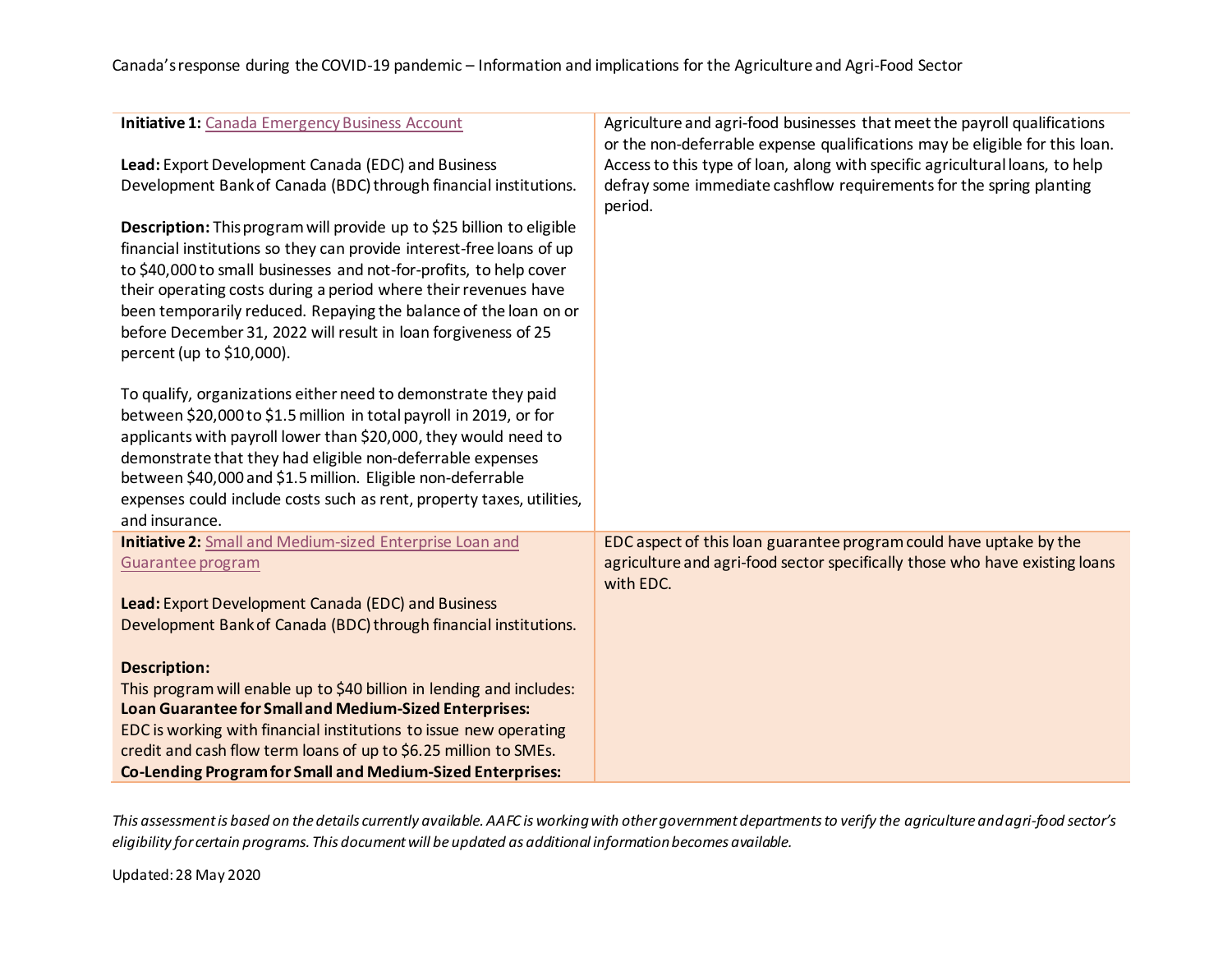| BDC is working with financial institutions to co-lend term loans to                                                                                                                                                                                                                                                                                                                                                                                                                                                                                                                                                                                                                                                                                                                                                                                                                                           |                                                                                                                                                                                                                                      |
|---------------------------------------------------------------------------------------------------------------------------------------------------------------------------------------------------------------------------------------------------------------------------------------------------------------------------------------------------------------------------------------------------------------------------------------------------------------------------------------------------------------------------------------------------------------------------------------------------------------------------------------------------------------------------------------------------------------------------------------------------------------------------------------------------------------------------------------------------------------------------------------------------------------|--------------------------------------------------------------------------------------------------------------------------------------------------------------------------------------------------------------------------------------|
| SMEs for their operational cash flow requirements. Eligible                                                                                                                                                                                                                                                                                                                                                                                                                                                                                                                                                                                                                                                                                                                                                                                                                                                   |                                                                                                                                                                                                                                      |
| businesses may obtain incremental credit amounts of up to \$6.25                                                                                                                                                                                                                                                                                                                                                                                                                                                                                                                                                                                                                                                                                                                                                                                                                                              |                                                                                                                                                                                                                                      |
| million through the program.                                                                                                                                                                                                                                                                                                                                                                                                                                                                                                                                                                                                                                                                                                                                                                                                                                                                                  |                                                                                                                                                                                                                                      |
| Initiative 3: Mid-market Financing and Guarantee Program<br>Lead: Export Development Canada (EDC) and Business<br>Development Bank of Canada (BDC) through financial institutions.                                                                                                                                                                                                                                                                                                                                                                                                                                                                                                                                                                                                                                                                                                                            | BDC anticipates that qualifying companies will have annual revenues in<br>excess of approximately \$100 million. EDC's program will be available to<br>companies who tend to have revenues between \$50 million to \$300<br>million. |
| Description:                                                                                                                                                                                                                                                                                                                                                                                                                                                                                                                                                                                                                                                                                                                                                                                                                                                                                                  |                                                                                                                                                                                                                                      |
| BDC's Mid-Market Financing Program will provide<br>$\bullet$<br>commercial loans ranging between \$12.5 million and \$60<br>million to medium-sized businesses whose credit needs<br>exceed what is already available through the Business<br>Credit Availability Program and other measures.<br>EDC's Mid-Market Guarantee and Financing Program will<br>$\bullet$<br>bring liquidity to companies who tend to have revenues of<br>between \$50 million to \$300 million, to sustain operations<br>during this uncertain period. EDC will continue to work<br>with Canadian financial institutions to guarantee 75 per<br>cent of new operating credit and cash-flow loans - ranging<br>in size from \$16.75 million to a maximum of \$80 million.<br>These expanded guarantees are available to exporters,<br>international investors and businesses that sell their<br>products or services within Canada. |                                                                                                                                                                                                                                      |
| Agriculture and Food Business Solutions Fund                                                                                                                                                                                                                                                                                                                                                                                                                                                                                                                                                                                                                                                                                                                                                                                                                                                                  | This initiative will provide companies with the stability and flexibility they<br>need to rebuild their business models during challenging times.                                                                                    |
| Lead: FCC                                                                                                                                                                                                                                                                                                                                                                                                                                                                                                                                                                                                                                                                                                                                                                                                                                                                                                     |                                                                                                                                                                                                                                      |
|                                                                                                                                                                                                                                                                                                                                                                                                                                                                                                                                                                                                                                                                                                                                                                                                                                                                                                               | The fund is set up to support a wide range of enterprises in the                                                                                                                                                                     |
| Description: A \$100-million venture capital fund to support                                                                                                                                                                                                                                                                                                                                                                                                                                                                                                                                                                                                                                                                                                                                                                                                                                                  | agribusiness and agri-food sector, including companies involved in                                                                                                                                                                   |
| proven, viable companies through unexpected business                                                                                                                                                                                                                                                                                                                                                                                                                                                                                                                                                                                                                                                                                                                                                                                                                                                          | primary production, agri-tech, manufacturing, packaging and distribution.                                                                                                                                                            |
|                                                                                                                                                                                                                                                                                                                                                                                                                                                                                                                                                                                                                                                                                                                                                                                                                                                                                                               |                                                                                                                                                                                                                                      |
| disruptions.                                                                                                                                                                                                                                                                                                                                                                                                                                                                                                                                                                                                                                                                                                                                                                                                                                                                                                  | The fund will help companies in times of need through innovative                                                                                                                                                                     |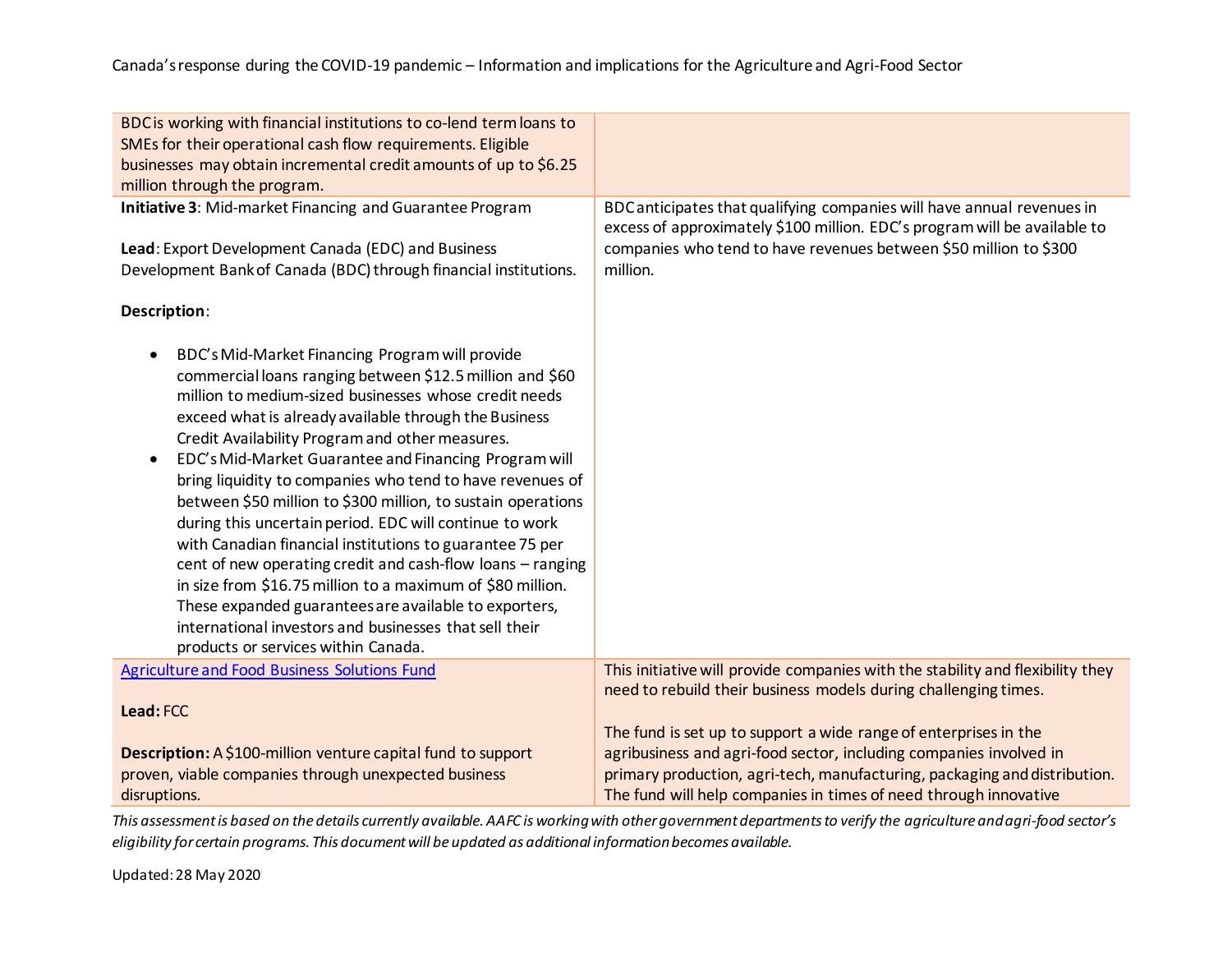Canada's response during the COVID-19 pandemic – Information and implications for the Agriculture and Agri-Food Sector

|                                                                                                                                                                                                                                                                                                                                                                                                                                                                                                                                                                                                                                                                                                                                                                                                                         | solutions such as convertible debt investments and other flexible<br>financing solutions.<br>To qualify, companies need to demonstrate an impact from an<br>unexpected business disruption, such as the loss of a key supplier,<br>temporary loss of a facility or permanent loss of critical staff or<br>leadership. Funds cannot be used to repay shareholder loans or purchase<br>shareholder equity positions. |
|-------------------------------------------------------------------------------------------------------------------------------------------------------------------------------------------------------------------------------------------------------------------------------------------------------------------------------------------------------------------------------------------------------------------------------------------------------------------------------------------------------------------------------------------------------------------------------------------------------------------------------------------------------------------------------------------------------------------------------------------------------------------------------------------------------------------------|--------------------------------------------------------------------------------------------------------------------------------------------------------------------------------------------------------------------------------------------------------------------------------------------------------------------------------------------------------------------------------------------------------------------|
| <b>Canadian Dairy Commission</b><br>Lead: CDC<br>Description: The Government is working to increase the Canadian<br>Dairy Commission's borrowing limit by \$200 million.                                                                                                                                                                                                                                                                                                                                                                                                                                                                                                                                                                                                                                                | This increase will support costs associated with the temporary storage of<br>cheese and butter to avoid food waste.                                                                                                                                                                                                                                                                                                |
| Canada Emergency Commercial Rent Assistance<br>Lead: Finance in collaboration with provinces and territories<br>Description: This program will provide forgivable loans to<br>qualifying commercial property owners to cover 50 per cent of<br>three monthly rent payments that are payable by eligible small<br>business tenants who are experiencing financial hardship during<br>April, May, and June. The loans will be forgiven if the mortgaged<br>property owner agrees to reduce the eligible small business<br>tenants' rent by at least 75 per cent for the three corresponding<br>months under a rent forgiveness agreement, which will include a<br>term not to evict the tenant while the agreement is in place. The<br>small business tenant would cover the remainder, up to 25 per<br>cent of the rent. | Small input and service suppliers, food retailers and wholesalers and<br>foodservice providers who rent commercial property could benefit. A key<br>requirement to receive the benefit is that the rent must be for property in<br>which commercial activity, that is the sale of goods and/or services,<br>occurs. Businesses must have a commercial lease agreement with a<br>landlord.                          |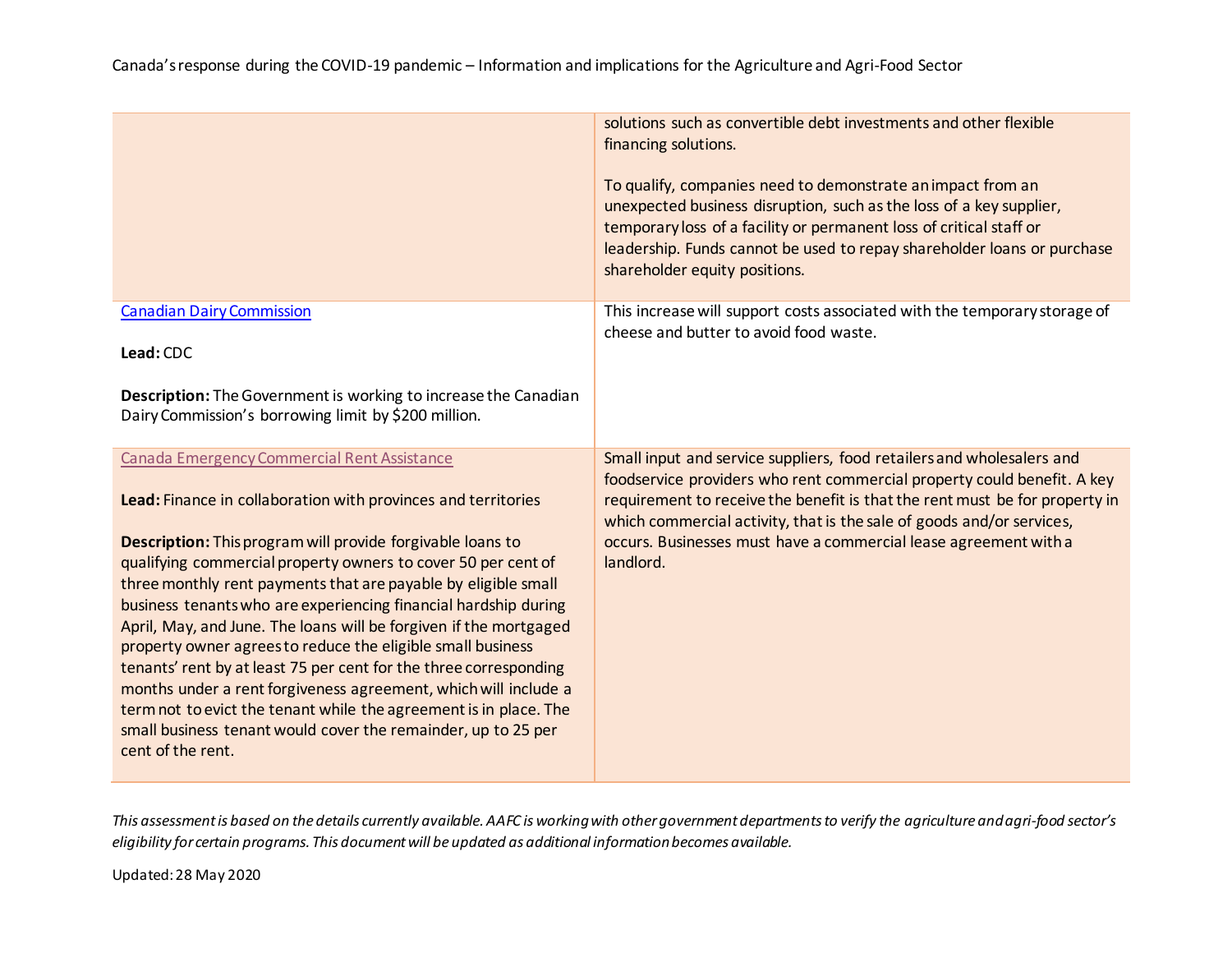| Impacted small business tenants are businesses paying less than<br>\$50,000 per month in rent and who have temporarily ceased<br>operations or have experienced at least a 70 per cent drop in pre-<br>COVID-19 revenues. This support will also be available to non-<br>profit and charitable organizations.                                                                                                                                                                                                                                                                    |                                                                                                                                                                                                                                                                                                                                                                                                                                                                                                                                                                                                                                                                            |
|----------------------------------------------------------------------------------------------------------------------------------------------------------------------------------------------------------------------------------------------------------------------------------------------------------------------------------------------------------------------------------------------------------------------------------------------------------------------------------------------------------------------------------------------------------------------------------|----------------------------------------------------------------------------------------------------------------------------------------------------------------------------------------------------------------------------------------------------------------------------------------------------------------------------------------------------------------------------------------------------------------------------------------------------------------------------------------------------------------------------------------------------------------------------------------------------------------------------------------------------------------------------|
| <b>Regional Relief and Recovery Fund</b><br>Lead: ISED and Regional Development Agencies.                                                                                                                                                                                                                                                                                                                                                                                                                                                                                        | This fund is specifically targeted to those that may require additional help<br>to recover from the COVID-19 pandemic but have been unable to access<br>existing support measures.                                                                                                                                                                                                                                                                                                                                                                                                                                                                                         |
| Description: The Fund will help to mitigate the financial pressure<br>experienced by businesses and organizations to allow them to<br>continue their operations, including paying their employees;<br>support projects by businesses, organizations and communities to<br>prepare now for a successful recovery.<br>This initiative is implemented by the six regional development<br>agencies, which are familiar with their regions' economic realities<br>and are often the first point of contact for people at the local level.<br>This initiative includes two components: | For the first component of RRRF funding, \$675 million has been made<br>available to Regional Development Agencies (RDAs). Prospective<br>applicants are encouraged to contact their RDA to apply. Further details<br>on are available online:<br><b>Western Economic Diversification</b><br>$\bullet$<br><b>Canadian Northern Economic Development Agency</b><br>$\bullet$<br><b>Federal Economic Development Agency for Southern Ontario</b><br>$\bullet$<br>Federal Economic Development Initiative for Northern Ontario<br>$\bullet$<br><b>Canada Economic Development for Quebec Regions</b><br>$\bullet$<br><b>Atlantic Canada Opportunities Agency</b><br>$\bullet$ |
| \$675 million to support regional economies, businesses,<br>organizations and communities in regions all across<br>Canada;<br>\$287 million to support the national network of<br>Community Futures Development Corporations, which will<br>specifically target small businesses and rural communities<br>across the country.                                                                                                                                                                                                                                                    | For example, Western Economic Diversification (WD) will offer interest<br>free loans up to \$1,000,000 to any business that operates in Western<br>Canada. WD is also collaborating with Community Futures Pan West to<br>deliver \$95.7 million, from the second component of RRRF funding, to<br>rural businesses. Through this program, rural businesses will be able to<br>apply for loans of up to \$40,000.<br>As the financing terms of RRRF and Canada Emergency Business Account<br>(CEBA) are the same, applicants can only apply to one of these federal<br>programs.                                                                                           |
| <b>Fish Harvester Grant</b>                                                                                                                                                                                                                                                                                                                                                                                                                                                                                                                                                      | The \$201.8 million program would provide non-repayable support of up<br>to \$10,000 to self-employed fish harvesters with a valid fishing licence.                                                                                                                                                                                                                                                                                                                                                                                                                                                                                                                        |
| Lead: DFO                                                                                                                                                                                                                                                                                                                                                                                                                                                                                                                                                                        |                                                                                                                                                                                                                                                                                                                                                                                                                                                                                                                                                                                                                                                                            |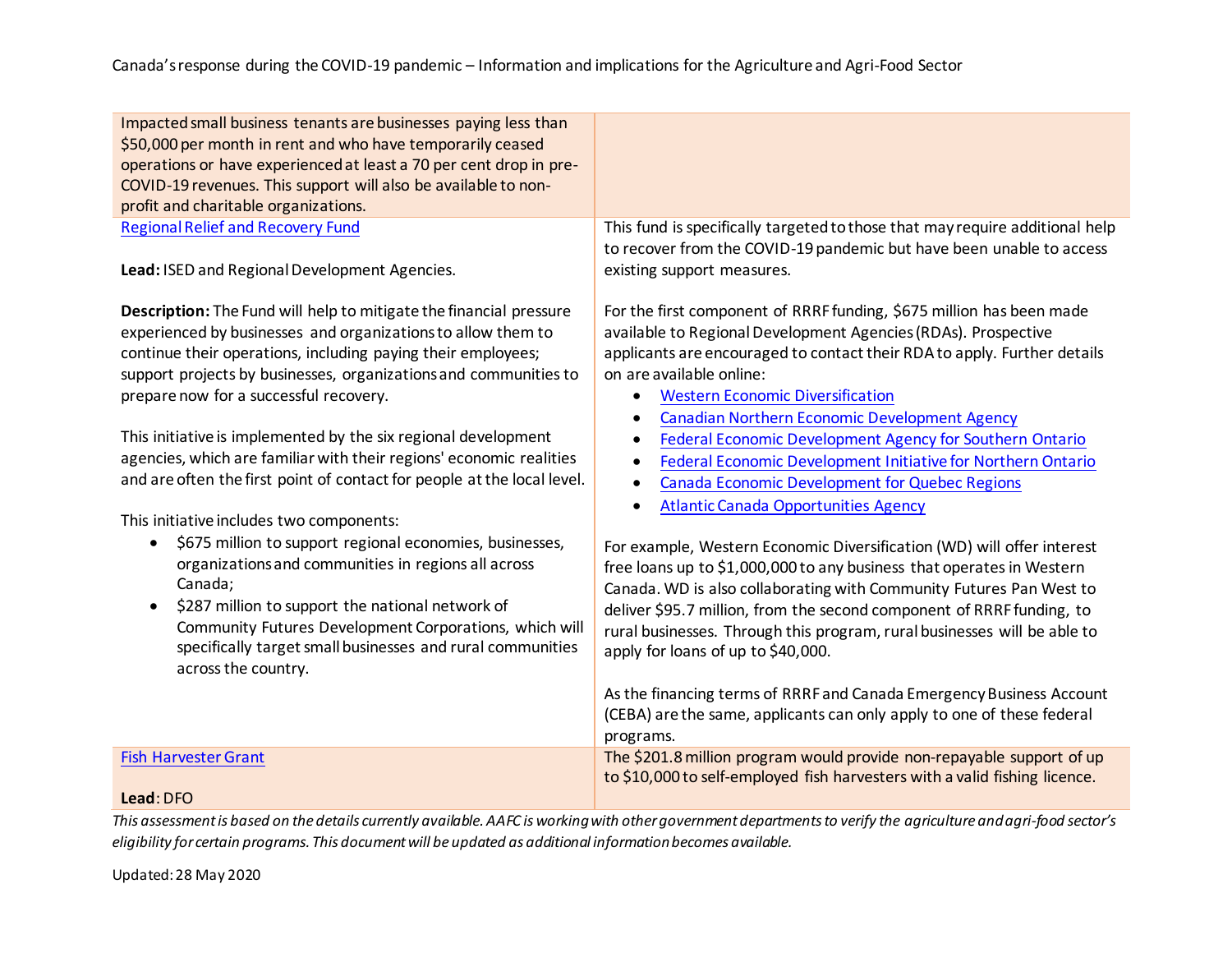| Description: This initiative will provide grants to help fish<br>harvesters impacted by the COVID-19 pandemic and give them<br>more liquidity to address non-deferrable business costs. | Size of the non-repayable support will vary depending on the level of fish<br>harvesters' historic revenue.                                                                  |
|-----------------------------------------------------------------------------------------------------------------------------------------------------------------------------------------|------------------------------------------------------------------------------------------------------------------------------------------------------------------------------|
| <b>Income Tax deferral</b>                                                                                                                                                              | To allow for more short-term cash flow.                                                                                                                                      |
| Lead: Finance Canada                                                                                                                                                                    |                                                                                                                                                                              |
| Description: Allow all businesses to defer, until after August 31,                                                                                                                      |                                                                                                                                                                              |
| 2020, the payment of any income tax amounts that become owing<br>on or after today and before September 2020                                                                            |                                                                                                                                                                              |
| <b>Advance Payments Program (APP)</b>                                                                                                                                                   | Tool for producers to manage cash flow concerns related to market<br>disruptions related to COVID-19. If there is a decline in commodity prices                              |
| Lead: APP advances are available through 36 industry associations                                                                                                                       | due to COVID-19, producers can use advances to delay sales until markets                                                                                                     |
| across Canada. Contact one of the Advance Payments Program<br>Administrators                                                                                                            | are more favourable.                                                                                                                                                         |
|                                                                                                                                                                                         | Due to COVID-19 the Government announced a Stay of Default for eligible                                                                                                      |
| Description: Federal loan guarantee program which provides<br>agricultural producers with access to low-interest cash advances to                                                       | farmers to provide farmers the flexibility they need to manage their cash<br>flow when facing lower prices or reduced marketing opportunities. In                            |
| help provide marketing flexibility to allow producers to sell their                                                                                                                     | addition, applicable farmers who still have interest-free loans outstanding                                                                                                  |
| commodity at the most opportune time.                                                                                                                                                   | will have the opportunity to apply for an additional \$100,000 interest-free                                                                                                 |
|                                                                                                                                                                                         | portion for 2020-2021, if their total APP advances remain under the \$1<br>million cap.                                                                                      |
| <b>Agrilnvest</b>                                                                                                                                                                       | Most agricultural producers have an Agrilnvest account, with access to                                                                                                       |
| Lead: AAFC through financial institutions.                                                                                                                                              | some level of government-matched funding that could be used to address<br>near-term cash flow requirement, including covering some of the costs<br>associated with COVID-19. |
| Description: Government matching savings account intended to                                                                                                                            |                                                                                                                                                                              |
| provide producers with cash flow to manage losses and invest in                                                                                                                         |                                                                                                                                                                              |
| farm operations.                                                                                                                                                                        |                                                                                                                                                                              |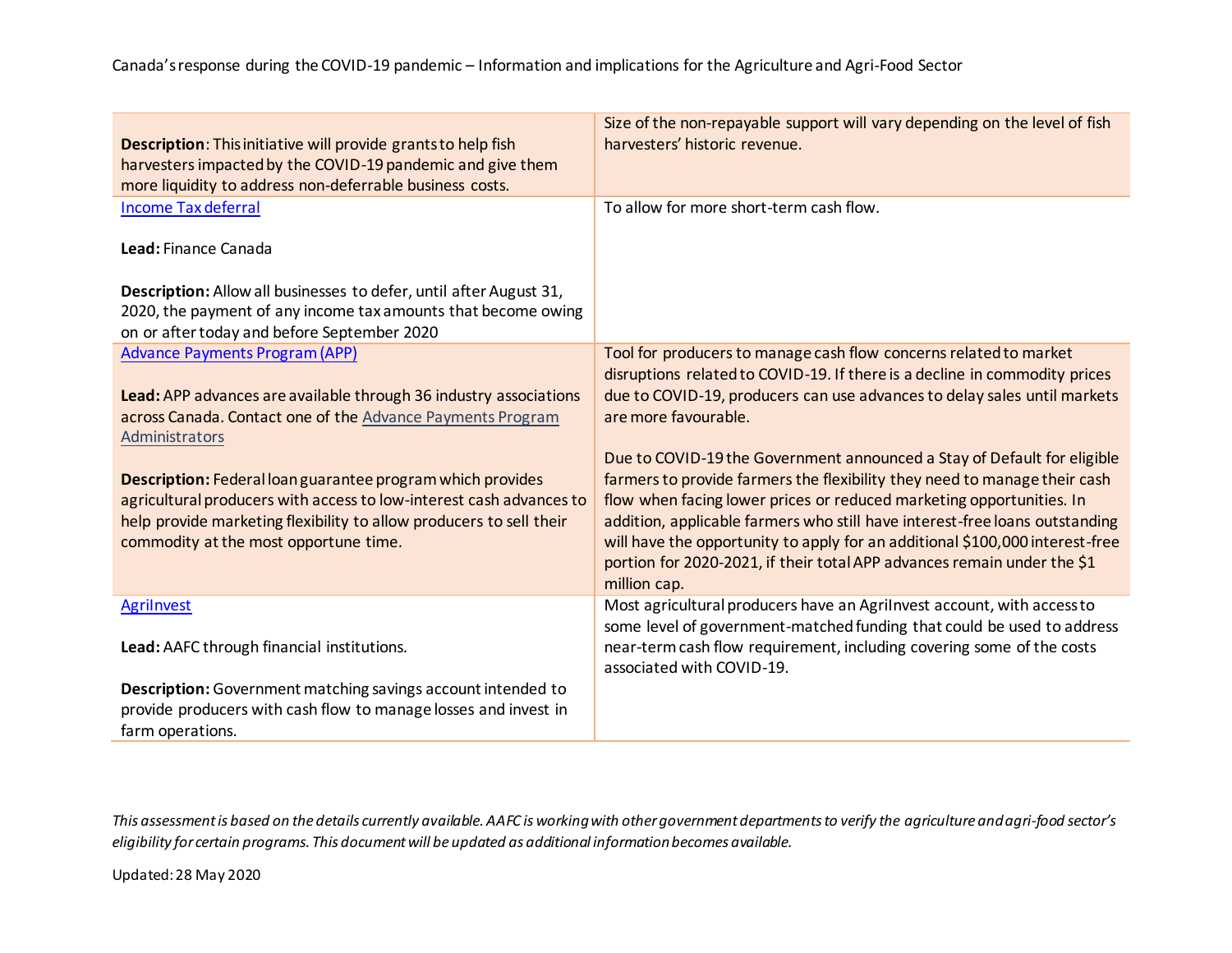# Exceptional Costs and Demands

| <b>Temporary Foreign Workers</b>                                                                                                                                                                                                                                                                                                                                                                                                                                                                         | Exemptions to travel restrictions to temporary foreign workers in<br>agriculture, agri-food, seafood processing and other key industries.                                                                                                                                                                                                                                                                                                                                                                                                                                                                                                                                                                                                                                                          |
|----------------------------------------------------------------------------------------------------------------------------------------------------------------------------------------------------------------------------------------------------------------------------------------------------------------------------------------------------------------------------------------------------------------------------------------------------------------------------------------------------------|----------------------------------------------------------------------------------------------------------------------------------------------------------------------------------------------------------------------------------------------------------------------------------------------------------------------------------------------------------------------------------------------------------------------------------------------------------------------------------------------------------------------------------------------------------------------------------------------------------------------------------------------------------------------------------------------------------------------------------------------------------------------------------------------------|
| Lead: ESDC and AAFC                                                                                                                                                                                                                                                                                                                                                                                                                                                                                      | However, all individuals entering from abroad must isolate for 14 days<br>upon arrival.                                                                                                                                                                                                                                                                                                                                                                                                                                                                                                                                                                                                                                                                                                            |
| Description: Changes to ensure TFWs can continue to enter<br>efficiently and safely to support the sector.<br>\$50 million will be made available under the Mandatory Isolation<br>Support for Temporary Foreign Workers Program to help farmers,<br>fish harvesters, and all food production and processing employers,<br>put in place the measures necessary to follow the mandatory 14-<br>day isolation period required of all workers arriving from abroad.<br><b>FAQ on Changes to TFW Program</b> | A temporary modification is being made to the Labour Market Impact<br>Assessment (LMIA) process for agriculture and food processing<br>employers, as the required 2-week recruitment period will be waived for<br>the next 6 months.<br>The maximum duration of employment under LMIAs is increased from 1<br>to 2 years for employers of workers in the low-wage stream as part of a<br>three-year pilot. LMIAs in key occupations related to the agriculture and<br>agri-food sectors will be prioritized.<br>The \$50 million federal investment will provide \$1,500 to eligible<br>employers for each TFW to help cover the incremental expenses<br>associated with the 14-day mandatory isolation period such as wages,<br>accommodations, transportation, food, health and safety products. |
|                                                                                                                                                                                                                                                                                                                                                                                                                                                                                                          | In addition, the government has added flexibilities to the TFW Program to<br>make it easier for TFWs already in Canada with an employer-specific<br>permit to change employers. This change will cut what can often take 10<br>weeks or more, down to 10 days or less. There is no change to the role of<br>the employer in the process for hiring foreign workers.                                                                                                                                                                                                                                                                                                                                                                                                                                |
| Local Food Infrastructure Fund                                                                                                                                                                                                                                                                                                                                                                                                                                                                           | Under the Food Policy for Canada's Local Food Infrastructure Fund, the<br>Government of Canada is making up to \$100 million available to Canadian<br>food banks and local food organizations to help improve access to food                                                                                                                                                                                                                                                                                                                                                                                                                                                                                                                                                                       |

This assessment is based on the details currently available. AAFC is working with other government departments to verify the agriculture and agri-food sector's *eligibility for certain programs. This document will be updated as additional information becomes available.*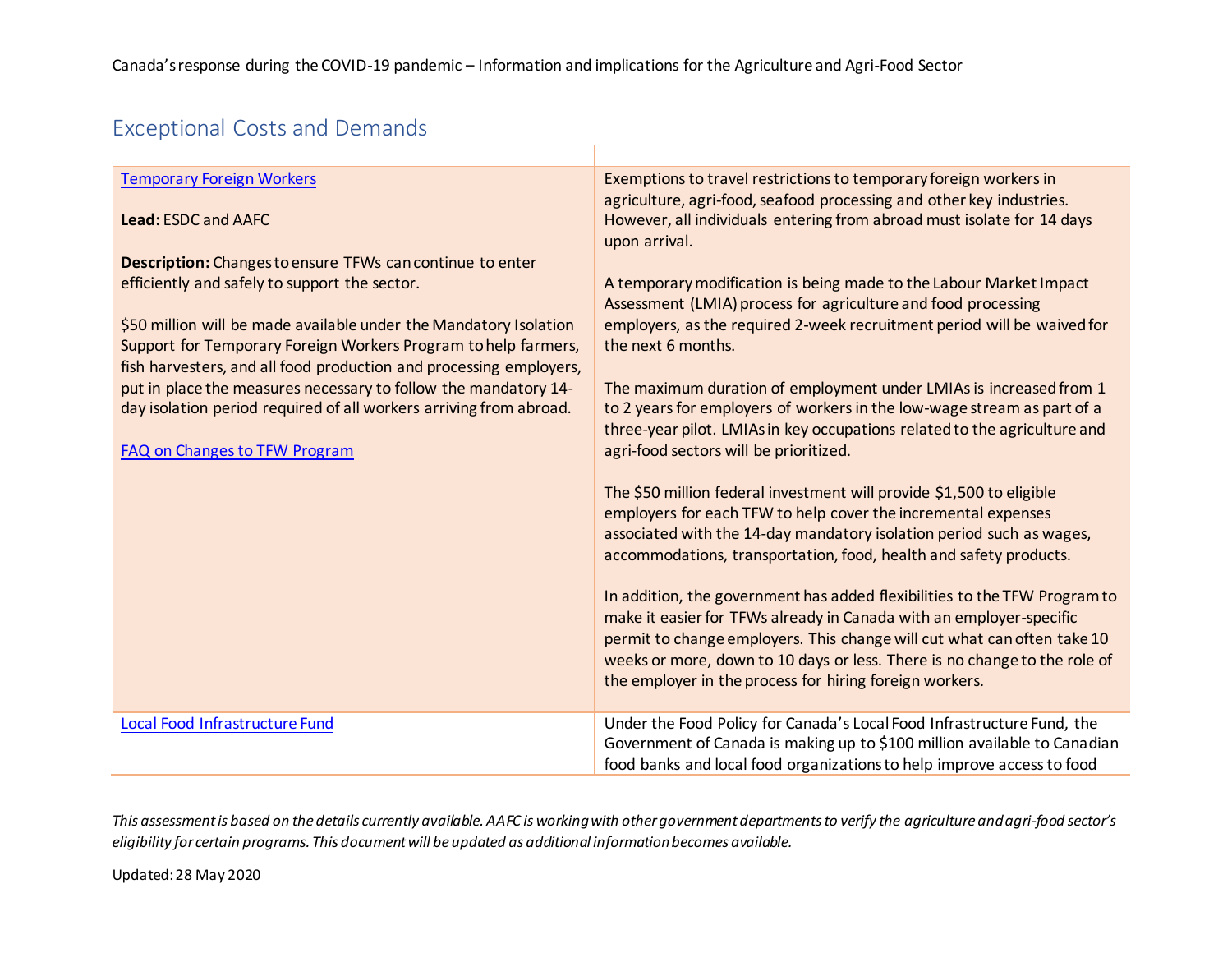| Surplus Food Purchase Program<br>An investment of \$50 million will help to alleviate pressures of<br>accumulating food waste faced by producers. In addition, it will help to<br>support organizations that are tackling food insecurity, which have faced<br>Lead: AAFC<br>increased demand due to COVID-19.<br><b>Description:</b> This program is designed to help redistribute existing<br>and unsold inventories, which could include products such as<br>potatoes and poultry, to local food organizations who are serving<br>vulnerable Canadians.<br><b>Nutrition North Canada</b><br>In response to COVID-19, the Government of Canada is providing an<br>additional \$25 million to Nutrition North Canada to increase subsidies so<br>families can afford much-needed nutritious food and personal hygiene<br>Lead: Crown-Indigenous Relations and Northern Affairs Canada<br>(CIRNAC)<br>products.<br>Description: Nutrition North Canada is a Government of Canada<br>subsidy program to provide Northerners in isolated communities<br>with improved access to perishable nutritious food.<br>This additional funding will mean CFIA can build capacity for more<br><b>Strengthen Food Inspections</b><br>overtime, and extra shifts from inspectors to fill demand. It also means<br>Lead: CFIA<br>CFIA can invest in hiring and training to get more people on board.<br>Description: \$20 million for the CFIA to strengthen food<br>inspections and keep food supply safe.<br>This funding will provide assistance to help address the financial strain<br><b>Seafood Stabilization Fund</b><br>and instability that the fish and seafood processing sector is facing by | Lead: AAFC working with key national and regional agencies that<br>have an established network and distribution system for food aid<br>and hunger relief<br><b>Description:</b> The LFIF program aims to strengthen food systems<br>and to facilitate access to safe and nutritious food for at-risk<br>populations | for people experiencing food insecurity in Canada due to the COVID-19<br>pandemic. |
|---------------------------------------------------------------------------------------------------------------------------------------------------------------------------------------------------------------------------------------------------------------------------------------------------------------------------------------------------------------------------------------------------------------------------------------------------------------------------------------------------------------------------------------------------------------------------------------------------------------------------------------------------------------------------------------------------------------------------------------------------------------------------------------------------------------------------------------------------------------------------------------------------------------------------------------------------------------------------------------------------------------------------------------------------------------------------------------------------------------------------------------------------------------------------------------------------------------------------------------------------------------------------------------------------------------------------------------------------------------------------------------------------------------------------------------------------------------------------------------------------------------------------------------------------------------------------------------------------------------------------------------------------------------------------------------------|---------------------------------------------------------------------------------------------------------------------------------------------------------------------------------------------------------------------------------------------------------------------------------------------------------------------|------------------------------------------------------------------------------------|
|                                                                                                                                                                                                                                                                                                                                                                                                                                                                                                                                                                                                                                                                                                                                                                                                                                                                                                                                                                                                                                                                                                                                                                                                                                                                                                                                                                                                                                                                                                                                                                                                                                                                                             |                                                                                                                                                                                                                                                                                                                     |                                                                                    |
|                                                                                                                                                                                                                                                                                                                                                                                                                                                                                                                                                                                                                                                                                                                                                                                                                                                                                                                                                                                                                                                                                                                                                                                                                                                                                                                                                                                                                                                                                                                                                                                                                                                                                             |                                                                                                                                                                                                                                                                                                                     |                                                                                    |
|                                                                                                                                                                                                                                                                                                                                                                                                                                                                                                                                                                                                                                                                                                                                                                                                                                                                                                                                                                                                                                                                                                                                                                                                                                                                                                                                                                                                                                                                                                                                                                                                                                                                                             |                                                                                                                                                                                                                                                                                                                     |                                                                                    |
|                                                                                                                                                                                                                                                                                                                                                                                                                                                                                                                                                                                                                                                                                                                                                                                                                                                                                                                                                                                                                                                                                                                                                                                                                                                                                                                                                                                                                                                                                                                                                                                                                                                                                             |                                                                                                                                                                                                                                                                                                                     |                                                                                    |
|                                                                                                                                                                                                                                                                                                                                                                                                                                                                                                                                                                                                                                                                                                                                                                                                                                                                                                                                                                                                                                                                                                                                                                                                                                                                                                                                                                                                                                                                                                                                                                                                                                                                                             |                                                                                                                                                                                                                                                                                                                     |                                                                                    |
|                                                                                                                                                                                                                                                                                                                                                                                                                                                                                                                                                                                                                                                                                                                                                                                                                                                                                                                                                                                                                                                                                                                                                                                                                                                                                                                                                                                                                                                                                                                                                                                                                                                                                             |                                                                                                                                                                                                                                                                                                                     |                                                                                    |
|                                                                                                                                                                                                                                                                                                                                                                                                                                                                                                                                                                                                                                                                                                                                                                                                                                                                                                                                                                                                                                                                                                                                                                                                                                                                                                                                                                                                                                                                                                                                                                                                                                                                                             | Lead: DFO                                                                                                                                                                                                                                                                                                           |                                                                                    |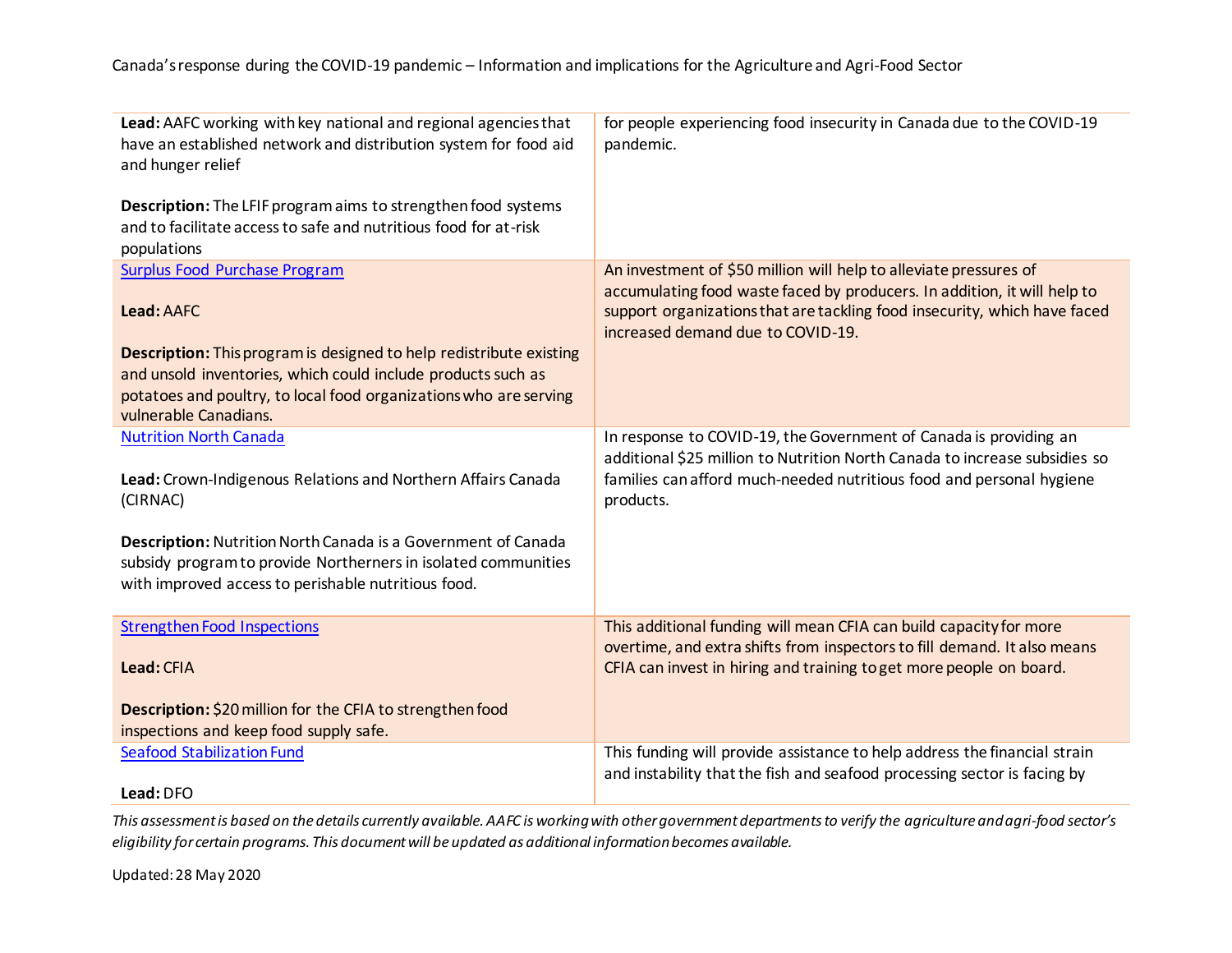| Description: This \$62.5 million program will help businesses:<br>access short-term financing to pay for maintenance and<br>inventory costs,<br>add storage capacity for unsold product;<br>٠<br>comply with new health and safety measures for workers;<br>support new manufacturing/automated technologies to<br>$\bullet$<br>improve productivity and quality of finished seafood<br>products; and,<br>adapt products to respond to changing requirements and<br>new market demands. | helping the sector to safely and efficiently process, store, package, and<br>distribute fish and seafood products.                                                                                                                                                                                                                                                |
|-----------------------------------------------------------------------------------------------------------------------------------------------------------------------------------------------------------------------------------------------------------------------------------------------------------------------------------------------------------------------------------------------------------------------------------------------------------------------------------------|-------------------------------------------------------------------------------------------------------------------------------------------------------------------------------------------------------------------------------------------------------------------------------------------------------------------------------------------------------------------|
| <b>Emergency Processing Fund</b><br><b>Lead: AAFC</b><br>Description: This \$77.5 million fund will help food producers adapt<br>to health protocols, automate or modernize their facilities,<br>processes, and operations, and respond to emerging pressures                                                                                                                                                                                                                           | This funding will support food processors facing significant hardships<br>associated with COVID-19.                                                                                                                                                                                                                                                               |
| from COVID-19 so they can better supply Canadians with food<br>during this period.                                                                                                                                                                                                                                                                                                                                                                                                      |                                                                                                                                                                                                                                                                                                                                                                   |
| <b>AgriRecovery Framework</b><br>Lead: AAFC. PT governments put forward AgriRecovery proposals<br>to the federal government.                                                                                                                                                                                                                                                                                                                                                            | Due to COVID-19, the government has launched a national AgriRecovery<br>initiative of up to \$125 million in funding to help producers faced with<br>additional costs incurred by COVID-19. This includes set-asides for cattle<br>and hog management programs to manage livestock backed-up on farms,<br>due to the temporary closure of food processing plants. |
| Description: Objective of the framework is to help producers with<br>the extraordinary costs of activities necessary to resume business<br>operations as quickly as possible after a disaster and/or the<br>extraordinary costs associated with short-term actions necessary<br>to minimize/contain the impacts of a disaster on producers                                                                                                                                              |                                                                                                                                                                                                                                                                                                                                                                   |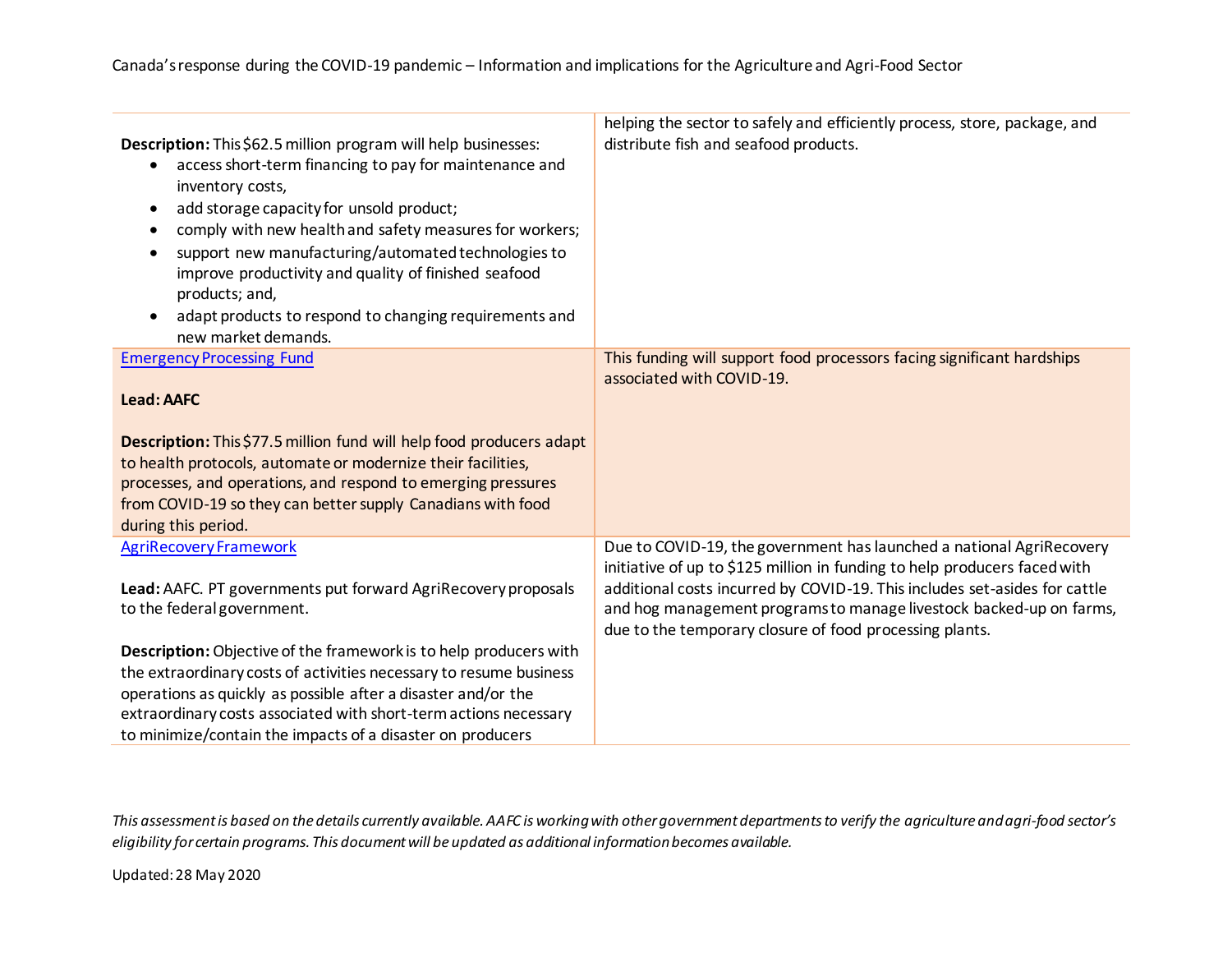| Overall Income Loss and Wage Support                                                                                                                                                                                                                                                                                                                                                                                                                                                                                                                                                                                                                                                                                                                                                                        |                                                                                                                                                                                                                                                                   |
|-------------------------------------------------------------------------------------------------------------------------------------------------------------------------------------------------------------------------------------------------------------------------------------------------------------------------------------------------------------------------------------------------------------------------------------------------------------------------------------------------------------------------------------------------------------------------------------------------------------------------------------------------------------------------------------------------------------------------------------------------------------------------------------------------------------|-------------------------------------------------------------------------------------------------------------------------------------------------------------------------------------------------------------------------------------------------------------------|
| <b>Canada Emergency Response Benefit</b><br>Lead: Service Canada and the CRA                                                                                                                                                                                                                                                                                                                                                                                                                                                                                                                                                                                                                                                                                                                                | Absenteeism issues have been challenging in the sector. Of note, a person<br>cannot quit their job voluntarily to apply for the benefit.                                                                                                                          |
| Description: Provide a taxable benefit of \$2,000 a month for up to<br>4 months.                                                                                                                                                                                                                                                                                                                                                                                                                                                                                                                                                                                                                                                                                                                            | Allowances exist such that part-time workers can collect the CERB while<br>earning up to \$1000 part-time to encourage workers to stay in the labour<br>force.                                                                                                    |
| The benefit is available to:                                                                                                                                                                                                                                                                                                                                                                                                                                                                                                                                                                                                                                                                                                                                                                                |                                                                                                                                                                                                                                                                   |
| working parents who must stay home without pay to care<br>for children that are sick or need additional care because<br>of school and daycare closures.<br>workers who still have their employment but are not being<br>paid because there is currently not sufficient work and<br>their employer has asked them not to come to work.<br>wage earners and self-employed individuals, including<br>contract workers, who would not otherwise be eligible for<br><b>Employment Insurance.</b><br>workers who have recently exhausted their EI regular<br>benefits and are unable to find a job or return to work<br>because of COVID-19.<br>seasonal workers who have exhausted their EI regular<br>benefits and are unable to undertake their regular<br>seasonal work as a result of the COVID-19 outbreak. |                                                                                                                                                                                                                                                                   |
| Individuals, including those self-employed, can earn up to \$1000<br>per month and still receive the benefit.                                                                                                                                                                                                                                                                                                                                                                                                                                                                                                                                                                                                                                                                                               |                                                                                                                                                                                                                                                                   |
| Essential worker wage top up<br>Lead: CRA                                                                                                                                                                                                                                                                                                                                                                                                                                                                                                                                                                                                                                                                                                                                                                   | The Government of Canada will provide up to \$3 billion in support to<br>increase the wages of low-income essential workers. Each province or<br>territory will determine which workers would be eligible for support, and<br>how much support they will receive. |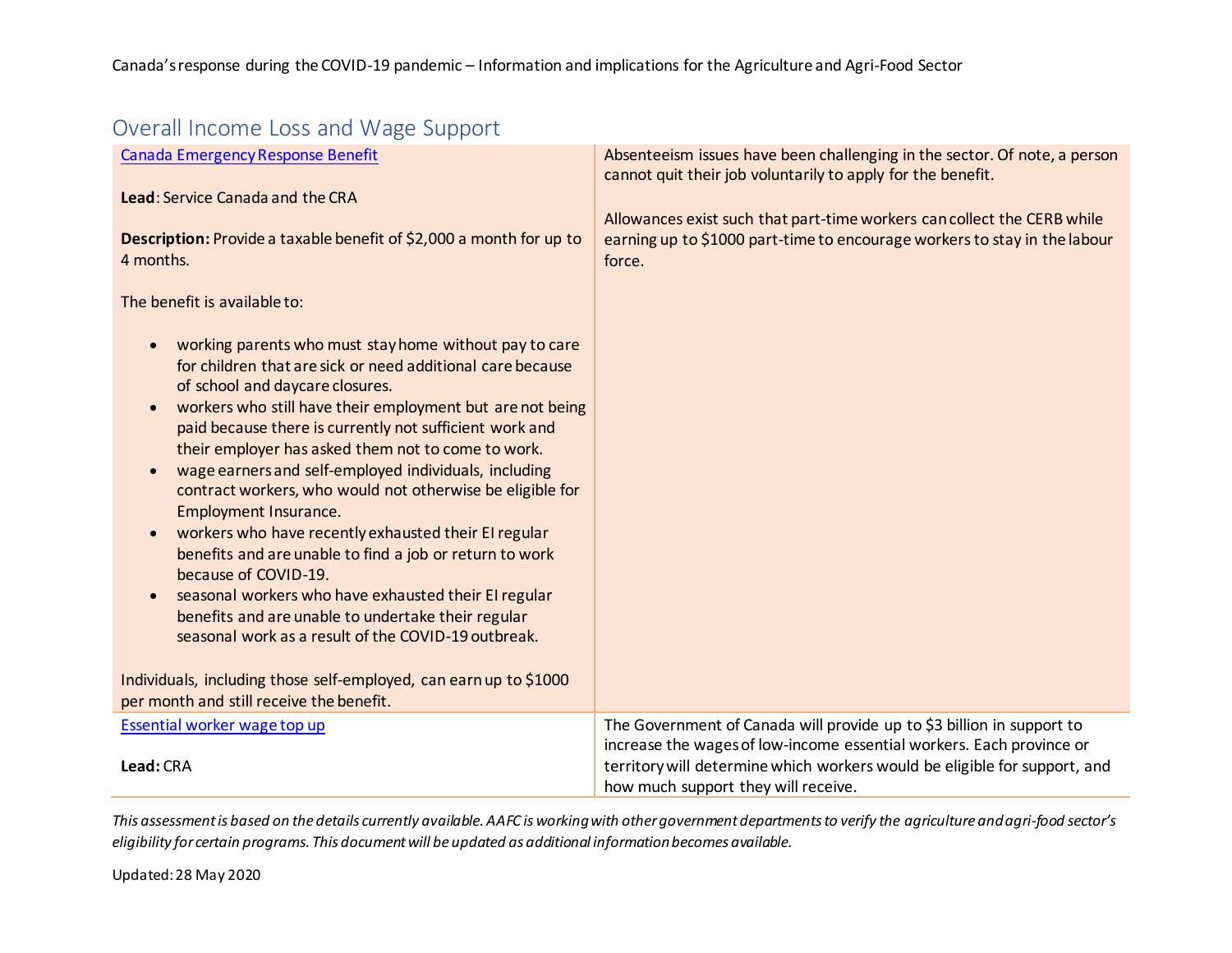| Description: The Government will cost-share with provinces and<br>territories a temporary top up to the salaries of low-income<br>essential workers that the provinces and territories have deemed<br>essential in the fight against COVID-19.                                                                                                                                                                                                                                                                                                                                                                                                                |                                                                                                                                                                 |
|---------------------------------------------------------------------------------------------------------------------------------------------------------------------------------------------------------------------------------------------------------------------------------------------------------------------------------------------------------------------------------------------------------------------------------------------------------------------------------------------------------------------------------------------------------------------------------------------------------------------------------------------------------------|-----------------------------------------------------------------------------------------------------------------------------------------------------------------|
| 10% wage subsidy<br>Lead: CRA                                                                                                                                                                                                                                                                                                                                                                                                                                                                                                                                                                                                                                 | Employers benefiting from this measure could include incorporated<br>farms.                                                                                     |
| Description: A 10% wage subsidy (announced March 17) for small<br>businesses is available for the next 90 days, up to a maximum of<br>\$1,375 per employee and \$25,000 per employer. Corporations<br>that are eligible for the small business deduction are eligible for<br>this wage subsidy.                                                                                                                                                                                                                                                                                                                                                               |                                                                                                                                                                 |
| <b>Canada Emergency Wage Subsidy</b><br>Lead: CRA                                                                                                                                                                                                                                                                                                                                                                                                                                                                                                                                                                                                             | Eligibility is based on sales lost due to COVID. With price changes<br>occurring across the sector due to COVID-19 some farms may benefit<br>from this support. |
| Description: Announced a 75% wage subsidy (to a maximum of<br>\$58,700 or \$847 a week per employee) for qualifying businesses,<br>for up to 12 weeks, retroactive to March 15, 2020, until the end of<br>August 2020. The subsidy will be available to all taxable<br>businesses. To receive the subsidy, a business must demonstrate a<br>15 percent drop in revenue for March 2020 (and 30 percent for<br>April or May) by choosing one of two calculation methods:<br>Comparison of average revenue for January and February<br>of 2020 relative to revenue in March 2020; or<br>Comparison of revenue in the current month to the same<br>month of 2019. |                                                                                                                                                                 |
| A calculator has been developed as a tool to help potential<br>applicants to estimate the amount of their wage subsidy.                                                                                                                                                                                                                                                                                                                                                                                                                                                                                                                                       |                                                                                                                                                                 |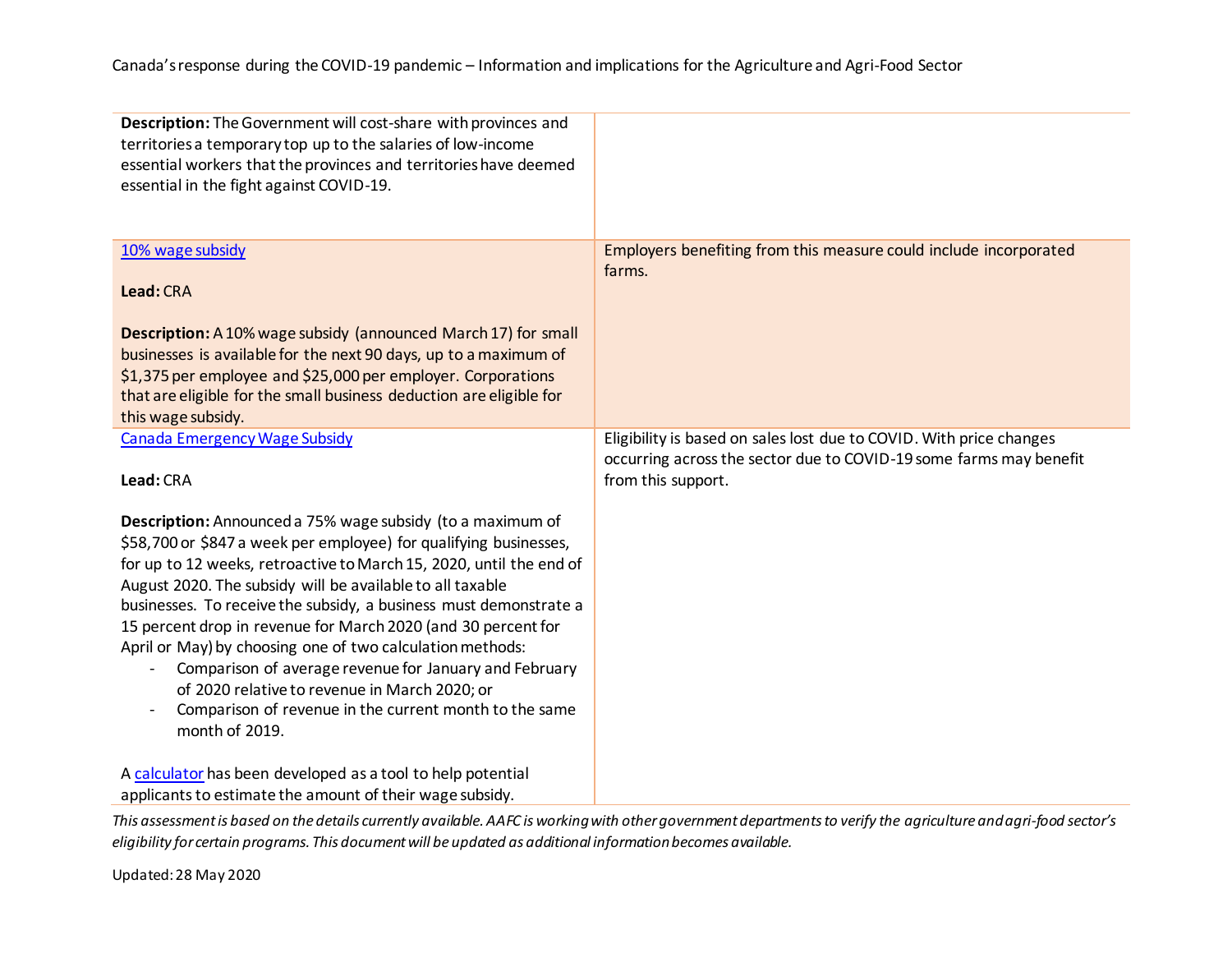#### Canada's response during the COVID-19 pandemic – Information and implications for the Agriculture and Agri-Food Sector

| <b>Fish Harvester Benefit</b><br>Lead: DFO<br>Description: This initiative will provide grants to help fish<br>harvesters impacted by the COVID-19 pandemic and give them<br>more liquidity to address non-deferrable business costs.                                                                                                                     | The \$267.6 million program would provide income support for this year's<br>fishing seasons. This measure covers 75 per cent of fishing income losses<br>beyond a 25 per cent income decline threshold, up to a maximum<br>individual entitlement equivalent to what is provided under the Canada<br>Emergency Wage Subsidy (\$847 per week for up to 12 weeks). |
|-----------------------------------------------------------------------------------------------------------------------------------------------------------------------------------------------------------------------------------------------------------------------------------------------------------------------------------------------------------|------------------------------------------------------------------------------------------------------------------------------------------------------------------------------------------------------------------------------------------------------------------------------------------------------------------------------------------------------------------|
| <b>GST/HST Deferral</b><br>Lead: Finance Canada<br>Description: Allow businesses, including self-employed individuals,<br>to defer all Goods and Services Tax/Harmonized Sales Tax<br>(GST/HST) payments until June, as well as customs duties owed for<br>imports.                                                                                       | Most supplies of agricultural and fishing products are zero-rated (i.e.<br>subject to GST/HST at 0%). Incorporated agriculture businesses that sell<br>taxable agricultural products such as cut flowers, foliage, bedding plants,<br>sod, living trees could be eligible for this GST/HST deferral.                                                             |
| <b>Employment Insurance for fish harvesters</b><br>Lead: ESDC<br><b>Description:</b> The government will propose measures or changes to<br>Employment Insurance (EI) that would allow self-employed fish<br>harvesters and sharespersons to access EI benefits on the basis of<br>insurable earnings from previous seasons (winter and summer<br>claims). | Details will be provided as they develop.                                                                                                                                                                                                                                                                                                                        |
| <b>Working While on El Claim</b><br>Lead: ESDC<br>Description: Under the existing Employment Insurance rules, the<br>Working While on Claim provision allows a worker to keep<br>receiving part of their EI benefits and all earnings from a new job.                                                                                                     | This could be an incentive for those who are laid off from their jobs to<br>continue to receive EI benefits and take on part time work in the<br>agriculture and agri-food sector.                                                                                                                                                                               |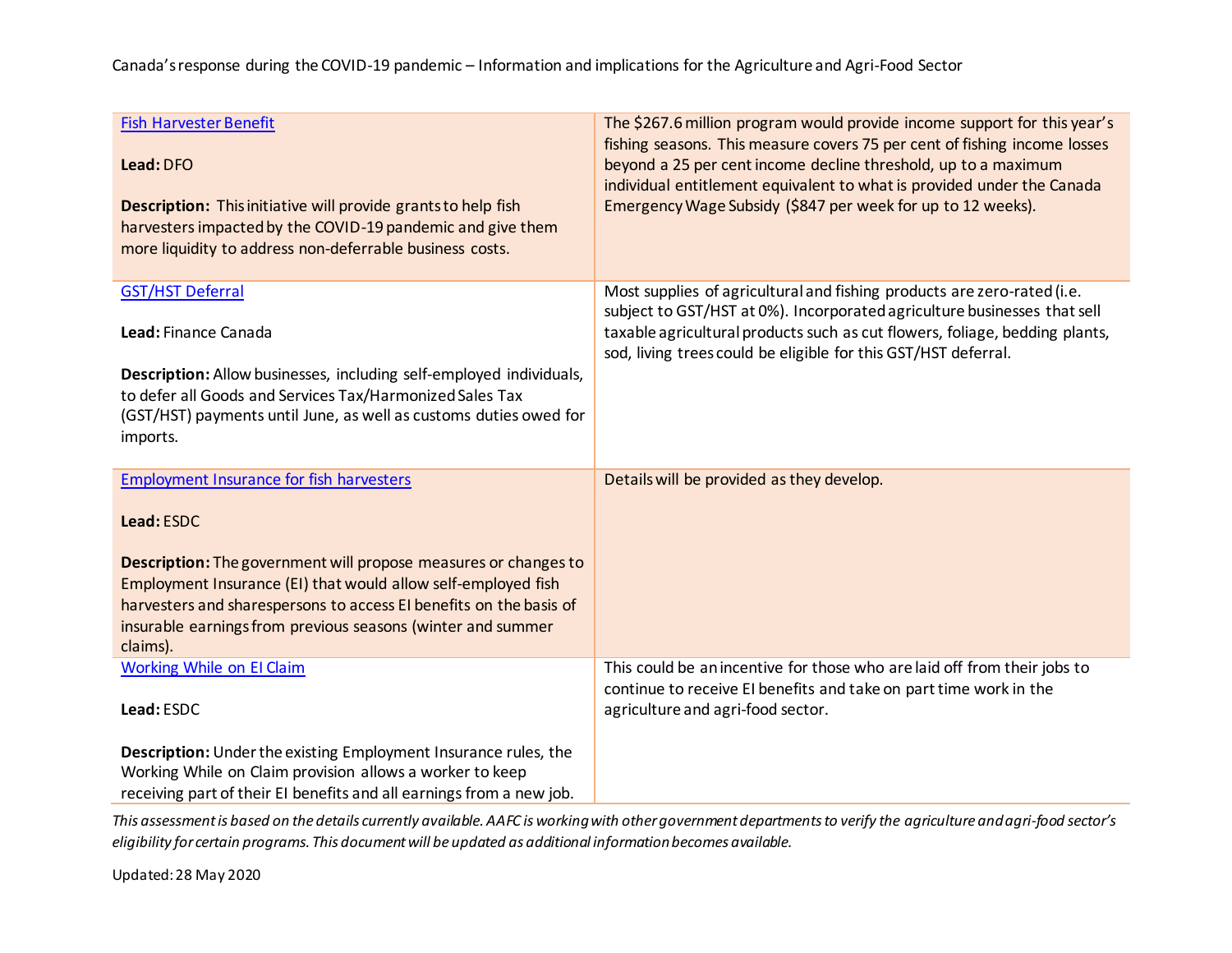| A person earning money while receiving EI benefits can keep 50<br>cents of their EI benefits for every dollar they earn, up to 90<br>percent of their previous weekly earnings (roughly four and a half<br>days of work). Above this cap, their EI benefits are deducted<br>dollar-for-dollar.                                                                                                                                                                                                             |                                                                                                                                              |
|------------------------------------------------------------------------------------------------------------------------------------------------------------------------------------------------------------------------------------------------------------------------------------------------------------------------------------------------------------------------------------------------------------------------------------------------------------------------------------------------------------|----------------------------------------------------------------------------------------------------------------------------------------------|
| Work-Sharing Program - Employment Insurance                                                                                                                                                                                                                                                                                                                                                                                                                                                                | Could have utility for farm and agri-food businesses.                                                                                        |
| Lead: ESDC                                                                                                                                                                                                                                                                                                                                                                                                                                                                                                 |                                                                                                                                              |
| <b>Description:</b> Work-Sharing is a program that helps employers and<br>employees avoid layoffs when there is a temporary decrease in<br>business activity beyond the control of the employer.                                                                                                                                                                                                                                                                                                           |                                                                                                                                              |
| The program provides EI benefits to eligible employees who agree<br>to reduce their normal working hours and share the available work<br>while their employer recovers.                                                                                                                                                                                                                                                                                                                                    |                                                                                                                                              |
| Effective March 15, 2020 to March 14, 2021, and not limited to<br>one specific sector or industry, the Government of Canada is<br>introducing temporary special measures due to COVID-19.<br>Extension of the maximum possible duration of an<br>$\bullet$<br>agreement from 38 weeks to 76 weeks<br>Mandatory cooling off period has been waived for<br>$\bullet$<br>employers who have already used the Work-Sharing<br>program so that eligible employers may immediately enter<br>into a new agreement |                                                                                                                                              |
| Reduce the requirement and expand eligibility to employers<br>affected by accepting business who have been in business for only                                                                                                                                                                                                                                                                                                                                                                            |                                                                                                                                              |
| 1 year rather than 2 and eliminate the burden of having to provide<br>sales/production figures at the same time.                                                                                                                                                                                                                                                                                                                                                                                           |                                                                                                                                              |
| <b>Support for Students</b>                                                                                                                                                                                                                                                                                                                                                                                                                                                                                | The Government of Canada will expand existing federal employment,<br>skills development, and youth programming to create up to 116,000 jobs, |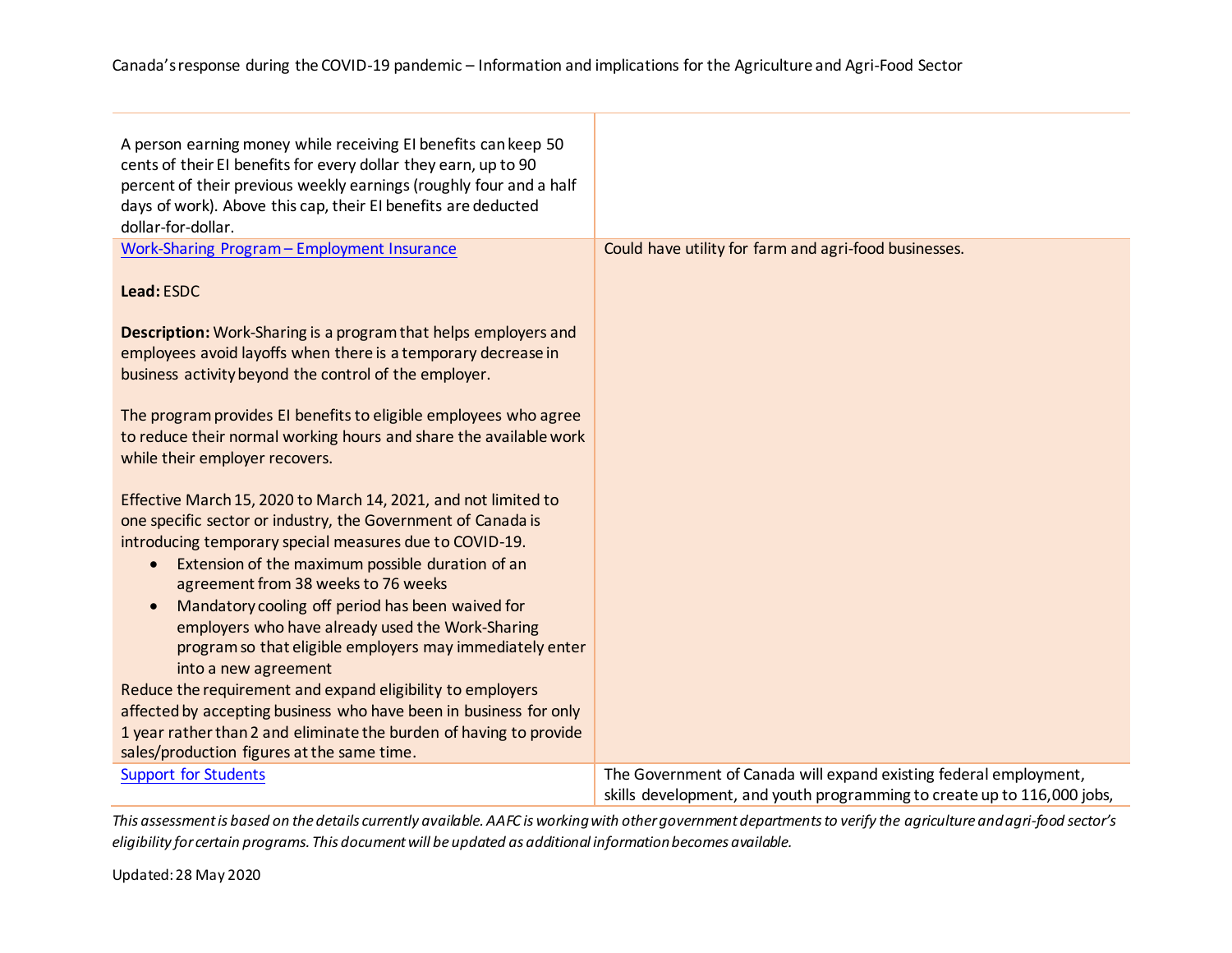| Lead: CRA, ESDC, SSHRC, NSERC, CIH, ISED                                                                                                                                                                                                                                                                                                                                                                                                                                                                                                                                                                                                                                                                                          | placements, and other training opportunities to help students find                                                                                                                                                   |
|-----------------------------------------------------------------------------------------------------------------------------------------------------------------------------------------------------------------------------------------------------------------------------------------------------------------------------------------------------------------------------------------------------------------------------------------------------------------------------------------------------------------------------------------------------------------------------------------------------------------------------------------------------------------------------------------------------------------------------------|----------------------------------------------------------------------------------------------------------------------------------------------------------------------------------------------------------------------|
| Description: \$9 billion for post-secondary students and recent<br>graduates to help provide financial support for the summer,<br>continue their studies in the fall, and help provide experience<br>needed to start careers. This support includes:<br>A new Canada Emergency Student Benefit will provide<br>٠<br>\$1,250 a month to eligible students from May to August;<br>a new Canada Student Service Grant will provide up to<br>$\bullet$<br>\$5000 to students who choose to do national service and<br>serve their communities;<br>double the Canada student Grants;<br>$\bullet$<br>broaden Eligibility for student financial assistance by<br>$\bullet$<br>removing expected student's and spouses' contributions in | employment and develop valuable skills this summer and over the coming<br>months. Student job opportunities in the agricultural sector will also be<br>advertised on the recently launched agricultural jobs portal. |
| 2020-21;<br>raise the maximum weekly amount that can be provided<br>to a student in 2020-21;                                                                                                                                                                                                                                                                                                                                                                                                                                                                                                                                                                                                                                      |                                                                                                                                                                                                                      |
| increase existing distinctions-based support for First<br>Nations, Inuit, and Métis Nation students by providing an<br>additional \$75.2 million in 2020-21; and                                                                                                                                                                                                                                                                                                                                                                                                                                                                                                                                                                  |                                                                                                                                                                                                                      |
| extend expiring federal graduate research scholarships<br>$\bullet$<br>and postdoctoral fellowship and supplement existing<br>federal research grants by providing \$291.6 million to<br>federal granting councils.                                                                                                                                                                                                                                                                                                                                                                                                                                                                                                               |                                                                                                                                                                                                                      |
| <b>Agricultural Jobs Portal</b>                                                                                                                                                                                                                                                                                                                                                                                                                                                                                                                                                                                                                                                                                                   | To further help address labour challenges facing the sector, and help                                                                                                                                                |
| Lead: AAFC                                                                                                                                                                                                                                                                                                                                                                                                                                                                                                                                                                                                                                                                                                                        | Canadians who have had their jobs affected by COVID-19, the department<br>has launched an agricultural jobs portal to inform Canadians about the<br>diverse and rewarding job opportunities available in the sector. |
| <b>Description:</b> An online jobs portal directing Canadians to job<br>opportunities in the sector                                                                                                                                                                                                                                                                                                                                                                                                                                                                                                                                                                                                                               |                                                                                                                                                                                                                      |
| Youth Employment and Skills Program Enhancement                                                                                                                                                                                                                                                                                                                                                                                                                                                                                                                                                                                                                                                                                   | This funding can help provide necessary labour to where it is needed                                                                                                                                                 |
| Lead: AAFC                                                                                                                                                                                                                                                                                                                                                                                                                                                                                                                                                                                                                                                                                                                        | most.                                                                                                                                                                                                                |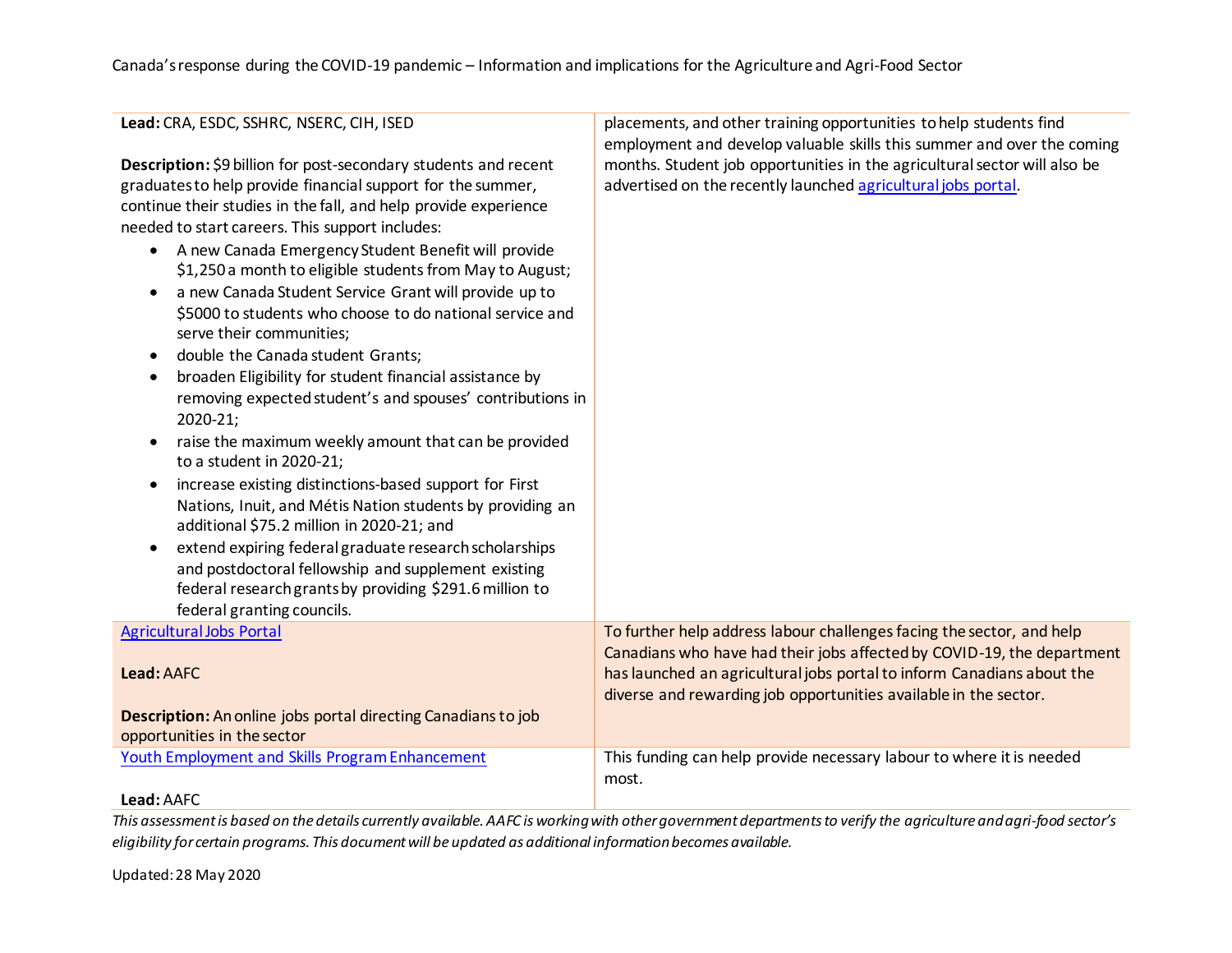| Description: The Youth Employment and Skills Program (YESP)<br>provides a wage subsidy to employers who hire youth for<br>agricultural jobs. The Government is investing up to \$9.2 million to<br>enhance the YESP and fund up to 700 new positions for youth in<br>the agriculture industry.           | The YESP will provide agriculture employers up to 50 per cent of the cost<br>of hiring a Canadian youth up to \$14,000. Indigenous applicants and those<br>applicants hiring a youth facing barriers are eligible for funding of up to 80<br>per cent of their costs. |
|----------------------------------------------------------------------------------------------------------------------------------------------------------------------------------------------------------------------------------------------------------------------------------------------------------|-----------------------------------------------------------------------------------------------------------------------------------------------------------------------------------------------------------------------------------------------------------------------|
| Eligible applicants include producers, agri-businesses, industry<br>associations, provincial and territorial governments, Indigenous<br>organizations and research facilities. Employers may apply for this<br>funding retroactive to April 1, 2020, with projects to be completed<br>by March 31, 2021. |                                                                                                                                                                                                                                                                       |
| <b>AgriStability</b>                                                                                                                                                                                                                                                                                     | In response to COVID-19, governments have agreed to extend the                                                                                                                                                                                                        |
| Lead: AAFC administered by provincial jurisdictions                                                                                                                                                                                                                                                      | enrollment deadline from April 30, 2020 to July 3, 2020.<br>Participants may also request interim payments for the program year                                                                                                                                       |
| Description: A margin-based, whole farm program that provides                                                                                                                                                                                                                                            | once they are able to estimate potential losses. The Government is                                                                                                                                                                                                    |
| support to producers when their program margin declines more                                                                                                                                                                                                                                             | working with provinces and territories to increase interim payments from                                                                                                                                                                                              |
| than 30% relative to their reference margin                                                                                                                                                                                                                                                              | 50 per cent to 75 per cent. This change has already been enacted in some<br>provinces.                                                                                                                                                                                |
| <b>Agrilnsurance</b>                                                                                                                                                                                                                                                                                     | Agrilnsurance provides production insurance based on quality and yield of                                                                                                                                                                                             |
|                                                                                                                                                                                                                                                                                                          | crops.                                                                                                                                                                                                                                                                |
| Lead: AAFC administered by provincial jurisdictions                                                                                                                                                                                                                                                      |                                                                                                                                                                                                                                                                       |
| Description: Provides producers with actuarially sound insurance                                                                                                                                                                                                                                         | The Government is working with provinces and territories to explore<br>possibilities for expanding the AgriInsurance program to include labour                                                                                                                        |
| against crop yield and quality losses caused by uncontrollable                                                                                                                                                                                                                                           | shortages as an eligible risk for the horticulture sector. This work with                                                                                                                                                                                             |
| natural perils                                                                                                                                                                                                                                                                                           | provincial and territorial partners would insure against lost production                                                                                                                                                                                              |
|                                                                                                                                                                                                                                                                                                          | due to an insufficient workforce, should producers be unable to find                                                                                                                                                                                                  |
|                                                                                                                                                                                                                                                                                                          | enough labour to harvest.                                                                                                                                                                                                                                             |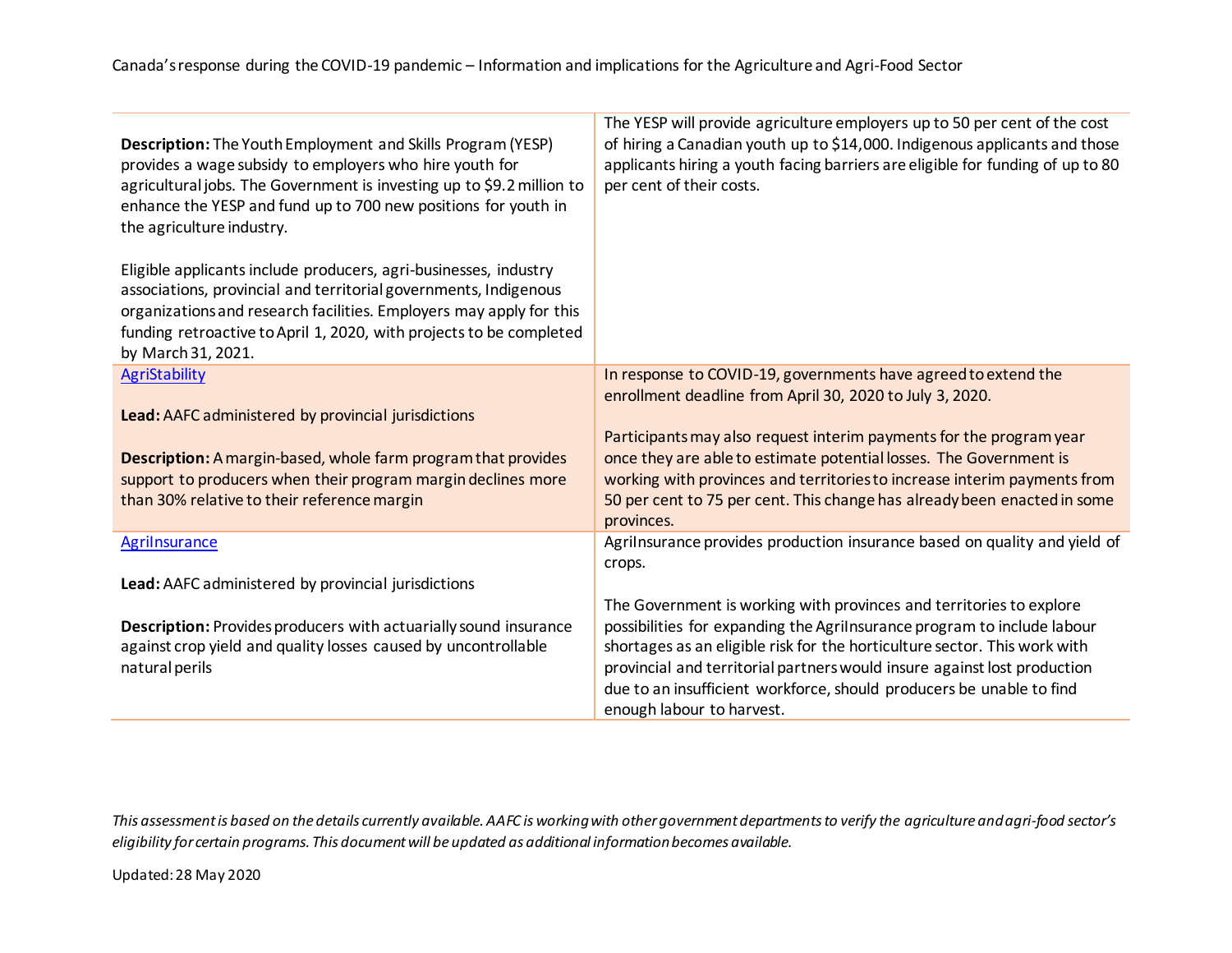# Strategic Opportunities

| <b>Initiative</b>                                                                                                                   | <b>Agriculture Implications and Analysis</b>                                                                                                                                                                    |
|-------------------------------------------------------------------------------------------------------------------------------------|-----------------------------------------------------------------------------------------------------------------------------------------------------------------------------------------------------------------|
| Agrilnnovate<br>Lead: AAFC                                                                                                          | Agrilnnovate could further ensure Canadian food security by funding<br>projects that utilize innovations to improve productivity, helping to<br>address strains on Canadian food supply brought on by COVID-19. |
|                                                                                                                                     |                                                                                                                                                                                                                 |
| <b>Description:</b> This program provides repayable contributions for                                                               |                                                                                                                                                                                                                 |
| projects that aim to accelerate the commercialization, adoption<br>and/or demonstration of innovative products, technologies,       |                                                                                                                                                                                                                 |
| processes or services that increase agri-sector competitiveness                                                                     |                                                                                                                                                                                                                 |
| and sustainability.                                                                                                                 |                                                                                                                                                                                                                 |
| Canadian Agricultural Strategic Priorities Program (CASPP)                                                                          | CASPP programs can support sector-based organisations respond to new                                                                                                                                            |
|                                                                                                                                     | supply and trade realities developed through COVID-19. Projects must be                                                                                                                                         |
| Lead: AAFC                                                                                                                          | led by Canadian agriculture based non-profit organizations and be                                                                                                                                               |
|                                                                                                                                     | national or sector wide in scope.                                                                                                                                                                               |
| Description: The Canadian Agricultural Strategic Priorities Program                                                                 |                                                                                                                                                                                                                 |
| (CASPP) supports the Canadian agricultural sector's participation in<br>the Government of Canada's growth and policy objectives, by |                                                                                                                                                                                                                 |
| investing in the sector's design, development and implementation                                                                    |                                                                                                                                                                                                                 |
| of tools and strategies to respond to and seize opportunities                                                                       |                                                                                                                                                                                                                 |
| created by these objectives.                                                                                                        |                                                                                                                                                                                                                 |
| <b>Dairy Processing Investment Fund</b>                                                                                             | The DPIF was initially designed to support the sector adapt to market                                                                                                                                           |
| Lead: AAFC                                                                                                                          | changes resulting from CETA. The program supports investments in<br>capital to assist and improving dairy processors productivity and                                                                           |
|                                                                                                                                     | competitiveness. The program can function to help dairy processors                                                                                                                                              |
| <b>Description:</b> The Dairy Processing Investment Fund was                                                                        | address market changes brought on by COVID-19.                                                                                                                                                                  |
| established to provide funding to dairy processors for investments                                                                  |                                                                                                                                                                                                                 |
| that will improve productivity and competitiveness and help them                                                                    |                                                                                                                                                                                                                 |
| prepare to market changes resulting from the Canada-European                                                                        |                                                                                                                                                                                                                 |
| Union Comprehensive Economic and Trade Agreement (CETA).                                                                            |                                                                                                                                                                                                                 |
| <b>Industrial Research Assistance Program</b>                                                                                       | Due to COVID-19 the Government has invested \$250 million to assist                                                                                                                                             |
|                                                                                                                                     | innovative, early-stage companies that are unable to access existing                                                                                                                                            |